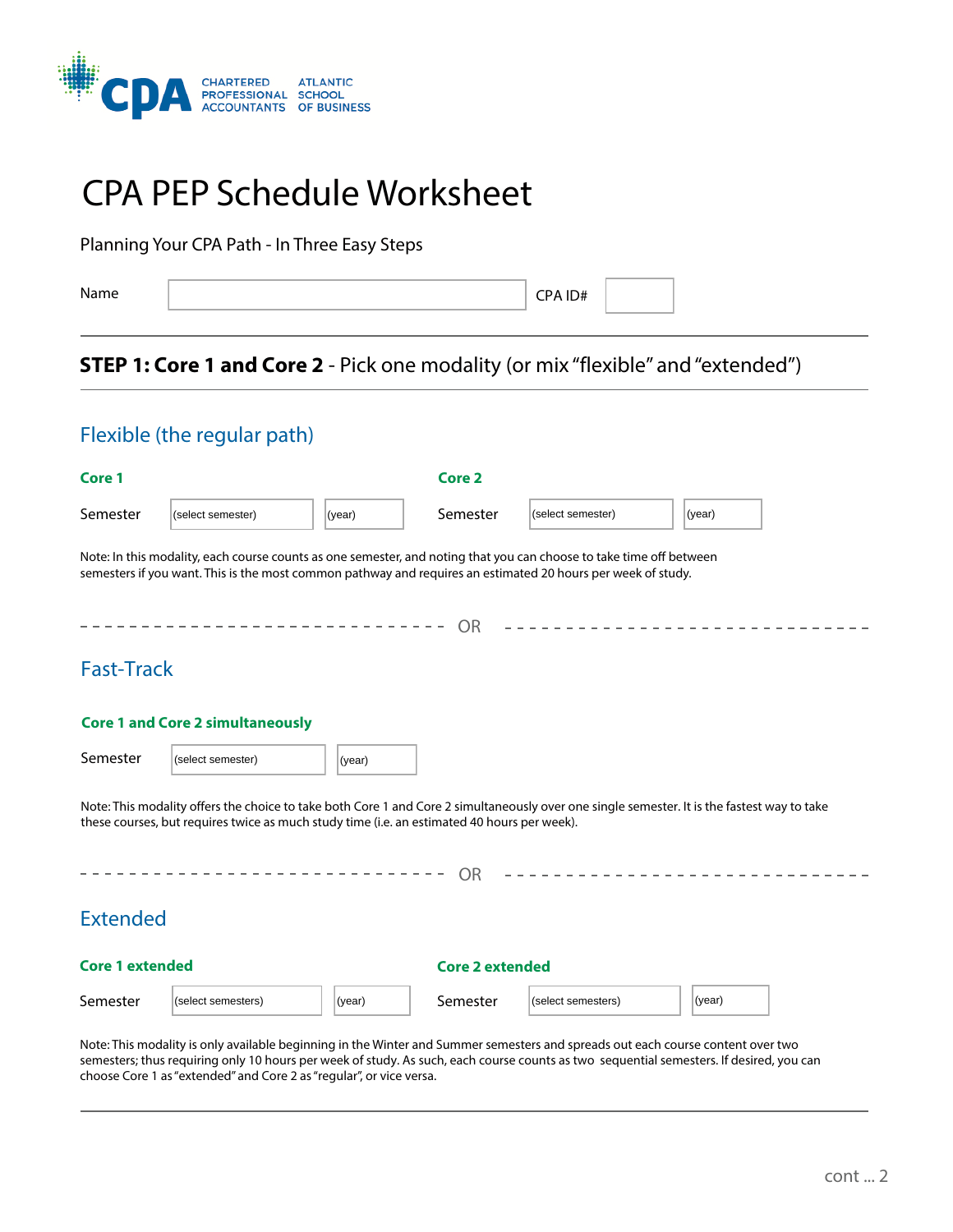## **STEP 2: Elective 1 and Elective 2** - Pick one modality

|                     | Flexible (the regular path)                                                                                                                                                                                                                        |        |              |                             |        |  |  |  |
|---------------------|----------------------------------------------------------------------------------------------------------------------------------------------------------------------------------------------------------------------------------------------------|--------|--------------|-----------------------------|--------|--|--|--|
| <b>Elective 1</b>   |                                                                                                                                                                                                                                                    |        | Elective 2   |                             |        |  |  |  |
| <b>Topic</b>        | (select course topic)                                                                                                                                                                                                                              |        | <b>Topic</b> | (select course topic)       |        |  |  |  |
| Semester            | (select semester)                                                                                                                                                                                                                                  | (year) |              | (select semester)<br>(year) |        |  |  |  |
|                     | Note: In this modality, each course counts as one semester, and noting that you can choose to take time off between<br>semesters if you want. This is the most common pathway and requires an estimated 20 hours per week of study.                |        | <b>OR</b>    |                             |        |  |  |  |
| <b>Fast-Track</b>   |                                                                                                                                                                                                                                                    |        |              |                             |        |  |  |  |
|                     | Elective 1 and Elective 2 simultaneously                                                                                                                                                                                                           |        |              |                             |        |  |  |  |
| <b>Topic</b>        | (select course topic)                                                                                                                                                                                                                              |        |              |                             |        |  |  |  |
| <b>Topic</b>        | (select course topic)                                                                                                                                                                                                                              |        |              |                             |        |  |  |  |
| Semester            | (select semester)                                                                                                                                                                                                                                  | (year) |              |                             |        |  |  |  |
|                     | Note: This modality offers the choice to take both Elective 1 and Elective 2 simultaneously over one single semester. It is the fastest way<br>to take these courses, but requires twice as much study time (i.e. an estimated 40 hours per week). |        |              |                             |        |  |  |  |
|                     |                                                                                                                                                                                                                                                    |        | <b>OR</b>    |                             |        |  |  |  |
| <b>Extended</b>     |                                                                                                                                                                                                                                                    |        |              |                             |        |  |  |  |
| Elective 1 extended |                                                                                                                                                                                                                                                    |        |              | <b>Elective 2 extended</b>  |        |  |  |  |
| Semester            | (select semesters)                                                                                                                                                                                                                                 | (year) | Semester     | (select semesters)          | (year) |  |  |  |

Note: This modality is only available beginning in the Winter and Summer semesters and spreads out each course content over two semesters; thus requiring only 10 hours per week of study. As such, each course counts as two sequential semesters. If desired, you can choose Elective 1 as "extended" and Elective 2 as "regular", or vice versa.